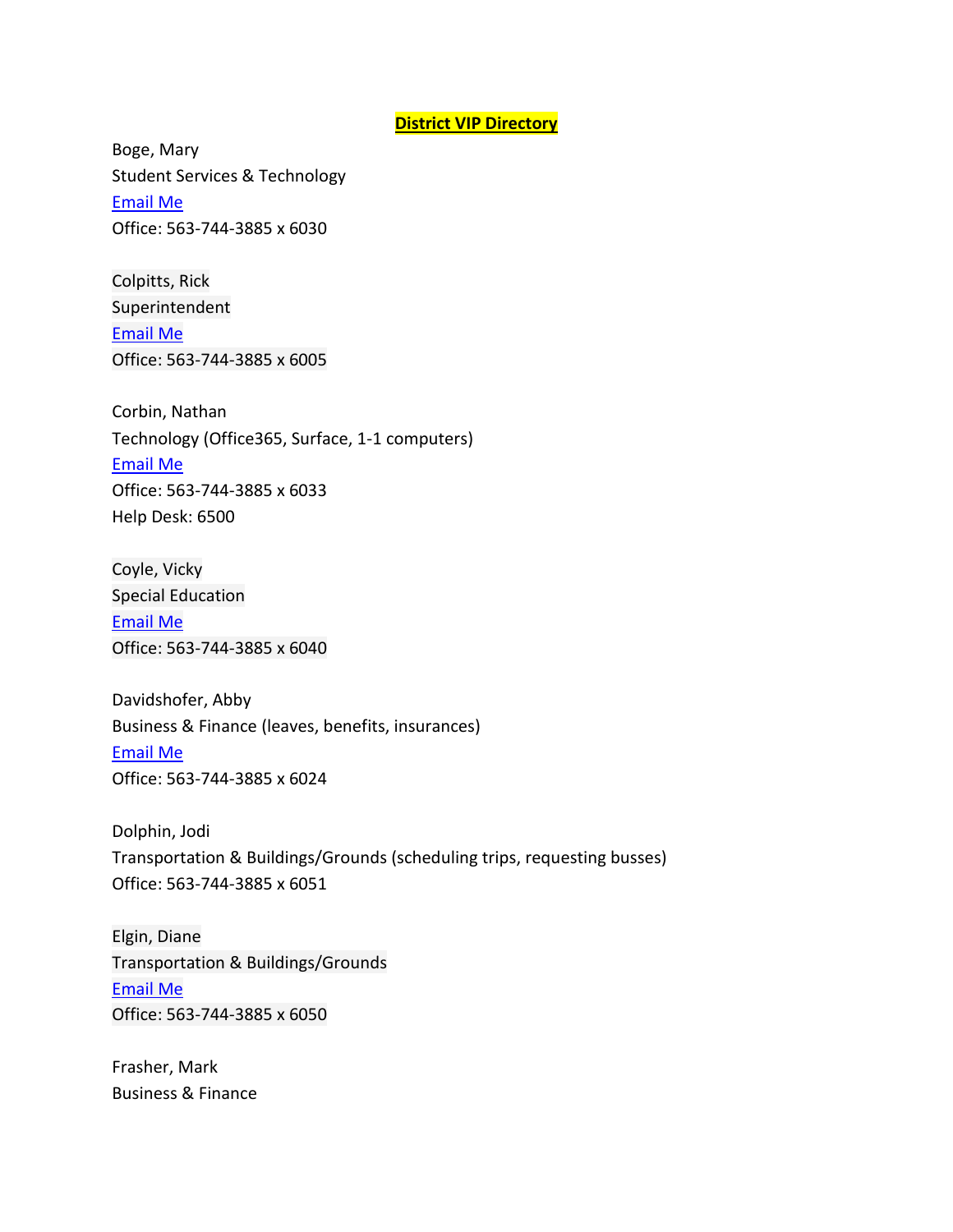[Email Me](https://www.wdbqschools.org/PageControls/Component/StaffContactForm.aspx?mId=5UAAI0) Office: 563-744-3885 x 6022

Gansen, Kyle Food & Nutritional Services [Email Me](https://www.wdbqschools.org/PageControls/Component/StaffContactForm.aspx?mId=6G2U3AB) Office: 563-744-3885 x 6041

Hingtgen, Bob Transportation & Buildings/Grounds [Email Me](https://www.wdbqschools.org/PageControls/Component/StaffContactForm.aspx?mId=5UAAPB) Office: 563-744-3885 x 6052

Koos, Steven Technology (Office365, Surface, 1-1 Computers) [Email Me](https://www.wdbqschools.org/PageControls/Component/StaffContactForm.aspx?mId=5UAAPY) Office: 563-744-3885 x 6032

Koppes, Carrie Business & Finance (checks, accounts payable) [Email Me](https://www.wdbqschools.org/PageControls/Component/StaffContactForm.aspx?mId=5U0GUY) Office: 563-744-3885 x 6023

Palm, Wes Technology Instructional Coach [Email Me](https://www.wdbqschools.org/PageControls/Component/StaffContactForm.aspx?mId=5U03I0) Office: 563-744-3885 x 6085

Putz, Brock Technology (Office365, Surface, 1-1 Computers) [Email Me](https://www.wdbqschools.org/PageControls/Component/StaffContactForm.aspx?mId=5UAAPI) Office: 563-744-3885 x 6034

Roberts, James Technology Curriculum (Fastbridge, itsLearning, Infinite Campus) [Email Me](https://www.wdbqschools.org/PageControls/Component/StaffContactForm.aspx?mId=5U3APB) Office: 563-744-3885 x 6086